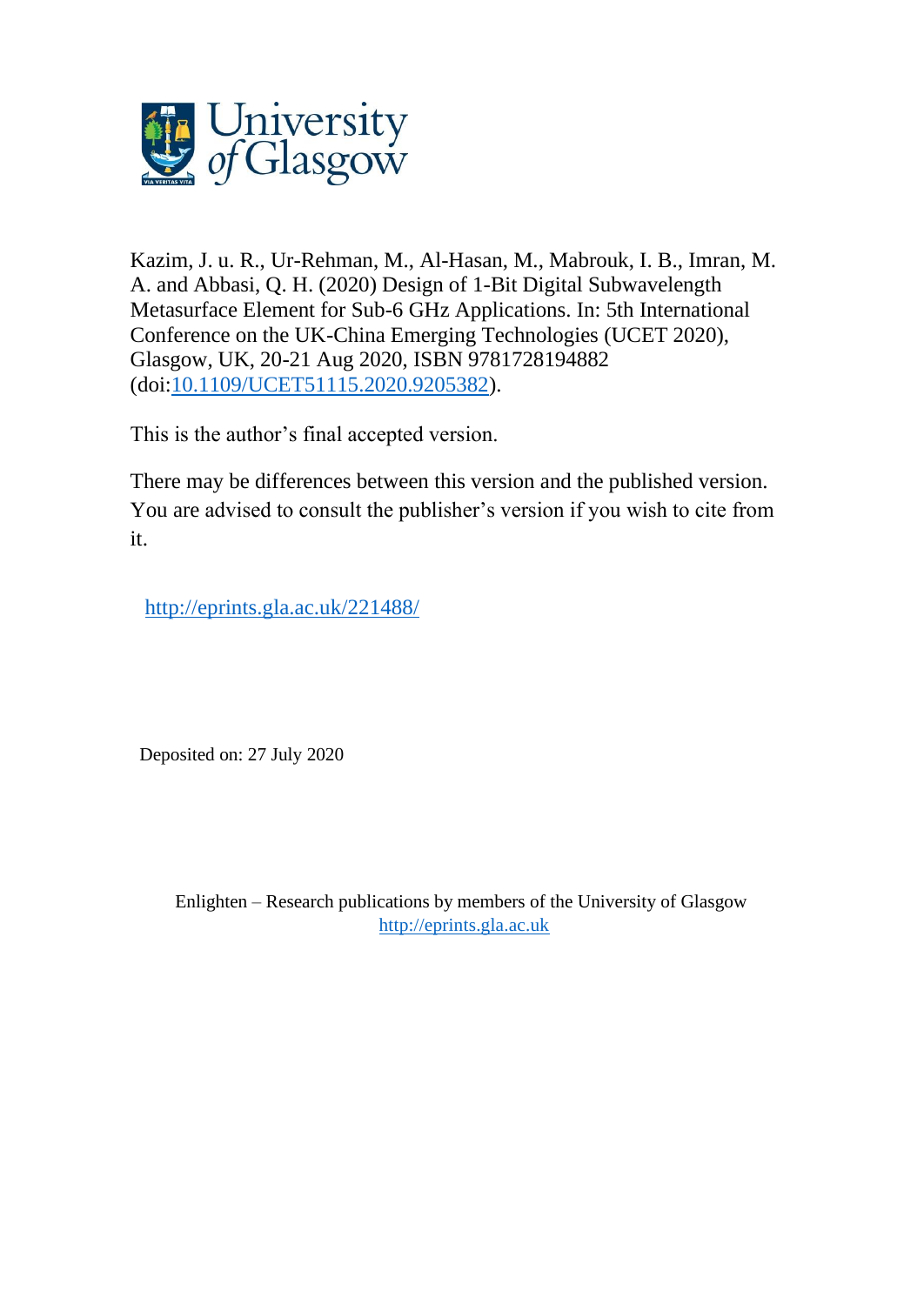# Design of 1-Bit Digital Subwavelength Metasurface Element for Sub-6 GHz Applications

Jalil ur Rehman Kazim James Watt School of Engineering *University of Glasgow* Glasgow, UK j.kazim.1@research.gla.ac.uk

> Ismail Ben Mabrouk *College of Engineering* Al Ain University) Abu Dhabi, UAE Ismail.mabrouk@aau.ac.ae

Masood Ur-Rehman *James Watt School of Engineering University of Glasgow* Glasgow, UK Masood.UrRehman@glasgow.ac.uk

Muhammad Ali Imran *James Watt School of Engineering University of Glasgow* Glasgow, UK Muhammad.Imran@Glasgow.ac.uk

*Abstract***—This paper proposes a novel 1-bit, electronically reconfigurable, subwavelength metasurface unit cell for sub-6 GHz applications. 180o phase shift is achieved by integrating a single PIN diode in the structure. The unit cell incorporates three layers: The top layer is used for wave reflection, the bottom layer is used for PIN diode placement and DC biasing, and the middle layer acts as a ground plane. The resonance of the unit cell is kept around 3.3 GHz. The magnitude of the reflection coefficient is above 90%. Besides, a phase difference of 180˚+20˚ is achieved over 200 MHz bandwidth. With these characteristics, the proposed unit cell can find its applications in programmable metasurface functions such as beam steering, beam focusing and beam scattering.**

# *Keywords— Metasurface; Reconfigurable; PIN diode*

# I. INTRODUCTION

Over the last decade, intensive research has been conducted in the field of Metamaterials. Metamaterials, a subsequent of artificial materials, exhibit unique electromagnetic (EM) characteristics that are not found in conventional materials [1]. This includes cloaking [2], superlenses [3], perfect absorbers [4] and many more. However, owing to their low cost and ease of fabrication, metasurfaces have risen as an alternative candidate to metamaterials.

Metasurfaces can manipulate EM wave propagation. Hence, their functionalities include focusing, steering, scattering and absorption of the EM waves [5]. A new class of metasurface has recently emerged known as the softwarecontrolled metasurface or intelligent reflective surface (IRS) [6]. The ability to control the EM manipulation via a programmable device is gaining significant interest. The paradigm shift from analogue control of the metasurface elements using varactors, BST capacitors and Liquid crystal technology to digital control using Relay, MEMS and PIN diode has brought forth the amalgamation of EM domain with the digital domain.

In this regard, the concept of digital and programmable metamaterials was presented in [7, 8]. These coded metasurfaces assign each meta-unit cell with a binary digit. The phase of a metasurface is quantized and replaced with a coding sequence, e.g., a simplest coding sequence is 1-bit. The phase distribution on the surface is rounded to nearest 0˚ and 180˚ and is digitally represented with two states, i.e., 0 and 1. Hence, it is pertinent to design wideband, lossless, 1-

*Al Ain University)* Abu Dhabi, UAE Muath.alhasan@aau.ac.ae

Muath Al-Hasan *College of Engineering*

Qammer H Abbasi *James Watt School of Engineering University of Glasgow* Glasgow, UK Qammer.Abbasi@Glasgow.ac.uk

bit metasurface elements to achieve the desired functionalities by these intelligent reflective surfaces.



Fig. 1.Layout of the proposed unit cell. (Wg=22 mm, Wp=10 mm, Lg=22 mm, Lp=21 mm, Dw=1 mm, Ds= 5.7 mm

In the present literature, various N-bit reconfigurable element designs have been proposed. While the varactors provide continuous tuning abilities and full phase resolution, the disadvantage is that they provide reflection loss up to 2.7 dB in the ON state which significantly reduces the reflection efficiency [9]. With the ease of implementation and low cost various 1-bit PIN diode reflective elements have been proposed in [10-15]. The element design generally follows the conventional approach of keeping the element size near resonance and inter-element spacing is kept around halfwavelength. However, the focus is mostly on making the element bandwidth wider but aperture efficiency cannot be attained using this approach. It was shown in [16] that keeping the element size and interelement spacing lower than half-wavelength, a substantial improvement in the gain bandwidth of the reflective surface is attained and the aperture efficiency reaches to about 65%. The authors in [17, 18] have tried to achieve a wider bandwidth by optimizing the element size around 0.37λ. A relation with the aperture efficiency can be established with reduced element spacing. The maximum aperture efficiency achieved in [12] and [18] is around 17.9% and 25% with the same aperture size but with more elements in the latter work in the same aperture area.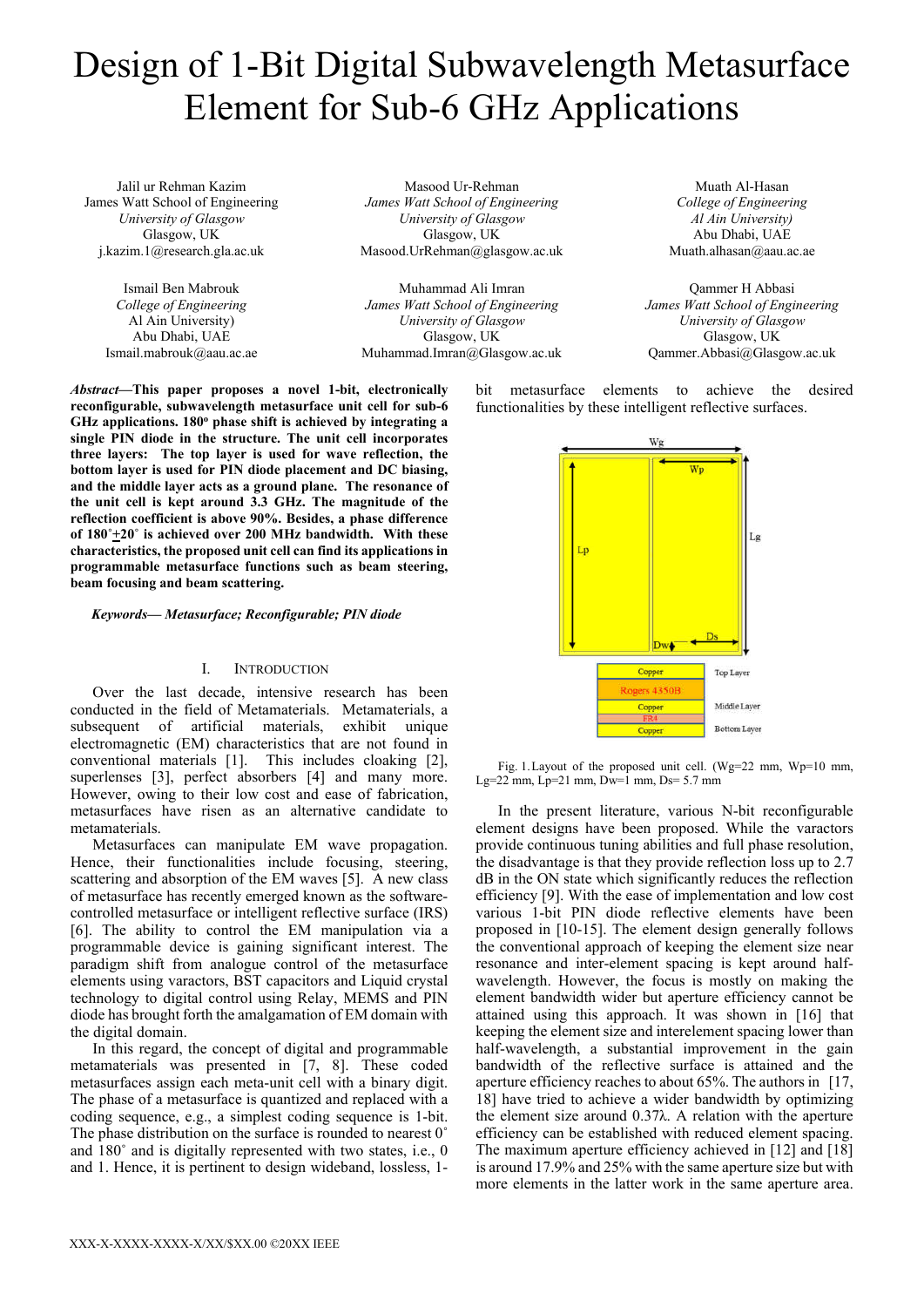Hence decreasing the element spacing may lead to improve aperture efficiency but element bandwidth is difficult to achieve due to high mutual coupling.

In this paper we propose a novel 1-bit programmable metasurface element with dimensions and interelement spacing of 0.25λ by meeting the bandwidth requirement of the element. The meta-element is realized using a square patch split into half from the centre. A PIN diode and the DC biasing circuit is realized on the opposite side of the reflecting surface making the structure very simple and less prone to EM scattering usually caused by components embedded within the reflective elements. The scope of this work is only limited to bandwidth achievement of the metasurface element.

## II. UNIT CELL DESIGN

The proposed unit cell is designed and optimized using CST Microwave Studio software. The simulation was performed by exciting the metasurface unit cell with a floquet port using 'Unit cell' boundary condition. Figure 1 shows the layout and dimensions of the proposed unit cell. The unit cell consists of three layers as depicted in Figure 1. The electromagnetic layer (top layer) is printed on the top of a conductor-backed Rogers 4350B substrate ( $\varepsilon_r$  = 3.48 and tan $\delta$  $= 0.0037$  at 10 GHz).



Fig. 2. Top and bottom view of the proposed unit cell with diode and via shorting position.

The thickness of the copper layer is kept at  $17 \mu m$ . A 0.8 mm thick FR-4 dielectric slab ( $\varepsilon_r$  = 4.4) is placed underneath the ground plane of the top layer. The bottom layer is the control layer and consists of RF PIN diode and DC biasing circuit along with RF choke to isolate RF frequency from the DC source. Hence the overall thickness of the unit cell is around 2.4 mm. The patch on the top layer is split into half with a spacing of 0.2 mm. The phase difference is achieved by shorting one portion of the patch with the ground through RF PIN diode. Figure 2 shows a 3D view of the unit cell. An advantage of the proposed design is that the PIN diodes and the associated biasing circuits are placed on the bottom layer. This introduces ease of fabrication and eliminates EM scattering on the top layer due to interaction with the components and soldering material. When the RF PIN diode is on, the plated through via along with the blind via connects the top layer with the middle layer. In other words, some inductance is introduced in the unit cell. In the absence of via, there is the only capacitance between the patch and ground the plane. The inter-element spacing which is the dimension of the ground plane kept around 22 mm. This is approximately a quarter wavelength at the centre frequency of 3.3 GHz.

#### III. RESULT AND DISCUSSION

The reflection phase of the proposed unit-cell is shown in Figure 3. When the RF PIN diode is in the OFF state, the phase state is below 0˚, indicating capacitive patch. When the RF PIN diode is in the ON state, the reflection phase turns to positive and hence the patch becomes inductive. The shorting of the patch can be considered as impedance transformation from capacitive to inductive. Therefore, the patches act as an artificial impedance surface.

Figure 4 shows the phase difference of the proposed unitcell. A bandwidth of 200 MHz is achieved over a phase difference of  $180^\circ \pm 20^\circ$  around the centre frequency of 3.3 GHz. This corresponds to 6% bandwidth which previous works have achieved using metasurface element with dimensions beyond quarter wavelength. The magnitude of the reflection coefficient is well above 0.9 as shown in Figure 5. This indicates that 90% of the incident wave is reflected to the source.



Fig. 3. Simulated phase of the unit cell with PIN diode OFF and ON



Fig. 4. Simulated 180˚ phase difference among adjacent unit cells with ON and OFF state.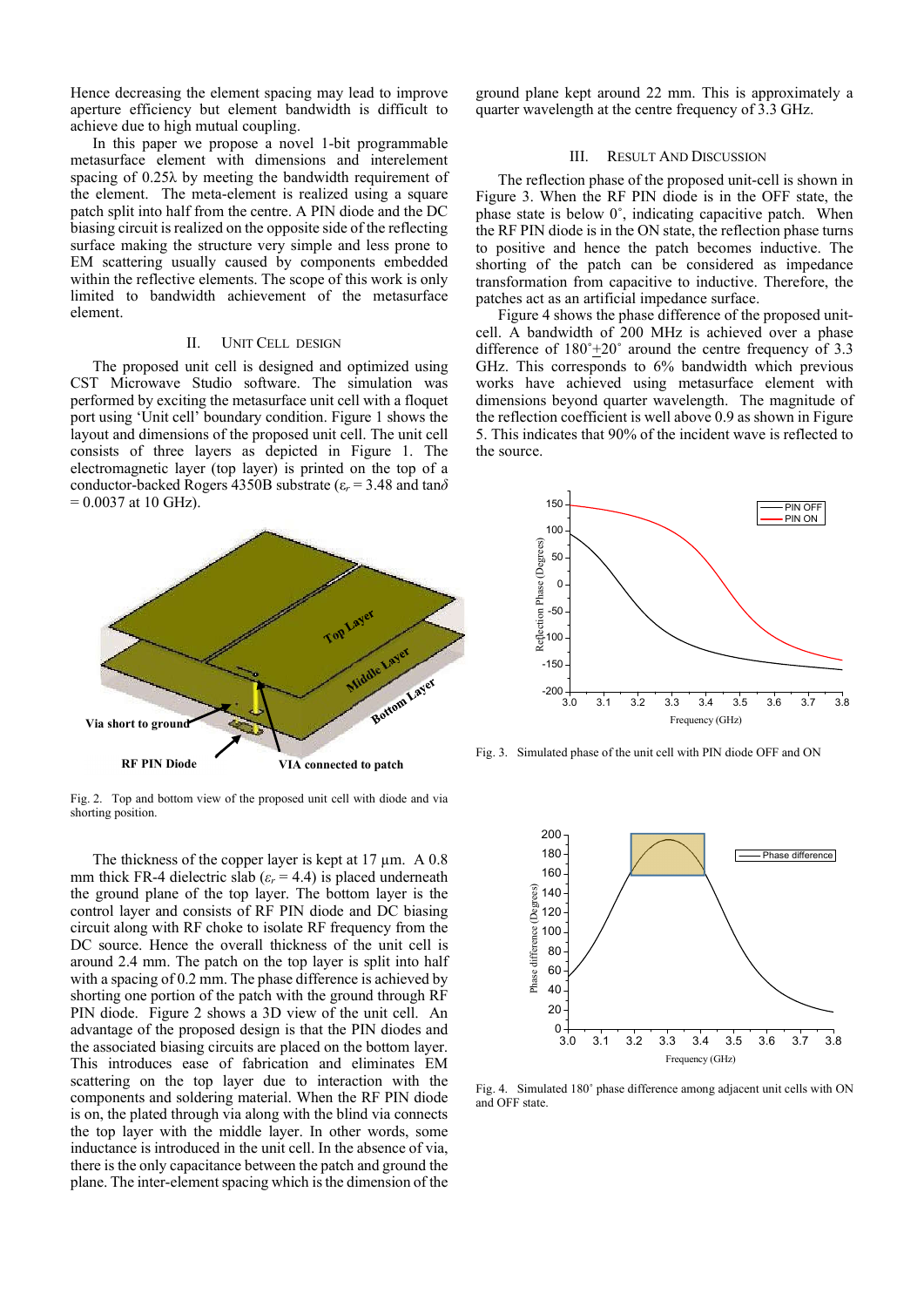

Fig. 5. Simulated reflection amplitude of the unit cell in OFF and ON state.

Parametric studies have been carried out to show the effect of the patch spacing. Results are shown in Figures 6 and 7. It can be seen that the spacing in the centre of the patch element significantly reduces the reflection loss with very little effect on the reflection phase of the metasurface element. The shorting position of the patch to the ground 'Dw'is illustrated in Figure 8. As the shorting position is kept closer to the edge, the inductive effect increases, which is beneficial to achieve a 180˚ phase difference in the ON and OFF state of the PIN diode.



Fig. 6. Effect on reflection amplitude in ON state with spacing and without spacing between the patch.



Fig. 7. Effect on reflection phase in ON state with spacing and without spacing between the patch



Fig. 8. Effect on reflection phase with variation in 'Dw' in the ON state.

#### IV. CONCLUSION

A novel and simple, 1-bit programmable metasurface element is designed for Sub-6 GHz applications. The proposed metasurface element operates around 3.3 GHz with a bandwidth of 200 MHz in the phase difference of  $180^{\circ}$  + 20. The 180° phase difference is achieved by shorting the patch at the edge. Without shorting the patch to the ground, it behaves as a capacitive patch. The reflection amplitude is above 0.9 which depicts low losses and hence, contributes to higher reflection efficiency. The proposed metasurface element is an ideal candidate for future programmable digital metasurface.

#### *Acknowledgement*

The research work in this paper has been funded by ADEK Award for Research Excellence, grant AARE19-245.

## **REFERENCES**

- [1] D. Sievenpiper, Z. Lijun, R. F. J. Broas, N. G. Alexopolous, and E. Yablonovitch, "High-impedance electromagnetic surfaces with a forbidden frequency band," *IEEE Transactions on Microwave Theory and Techniques,* vol. 47, no. 11, pp. 2059-2074, 1999.
- [2] D. Schurig *et al.*, "Metamaterial electromagnetic cloak at microwave frequencies," *Science,* vol. 314, no. 5801, pp. 977-980, 2006.
- [3] J. B. Pendry, "Negative refraction makes a perfect lens," *Physical review letters,* vol. 85, no. 18, pp. 3966, 2000.
- [4] N. I. Landy, S. Sajuyigbe, J. J. Mock, D. R. Smith, and W. J. Padilla, "Perfect metamaterial absorber," *Physical review letters,* vol. 100, no. 20, pp. 207402, 2008.
- [5] H. Yang *et al.*, "A programmable metasurface with dynamic polarization, scattering and focusing control," *Scientific reports,* vol. 6, pp. 35692, 2016.
- [6] C. Liaskos, S. Nie, A. Tsioliaridou, A. Pitsillides, S. Ioannidis, and I. Akyildiz, "A new wireless communication paradigm through software-controlled metasurfaces," *IEEE Communications Magazine,* vol. 56, no. 9, pp. 162-169, 2018.
- [7] T. J. Cui, M. Q. Qi, X. Wan, J. Zhao, and Q. Cheng, "Coding metamaterials, digital metamaterials and